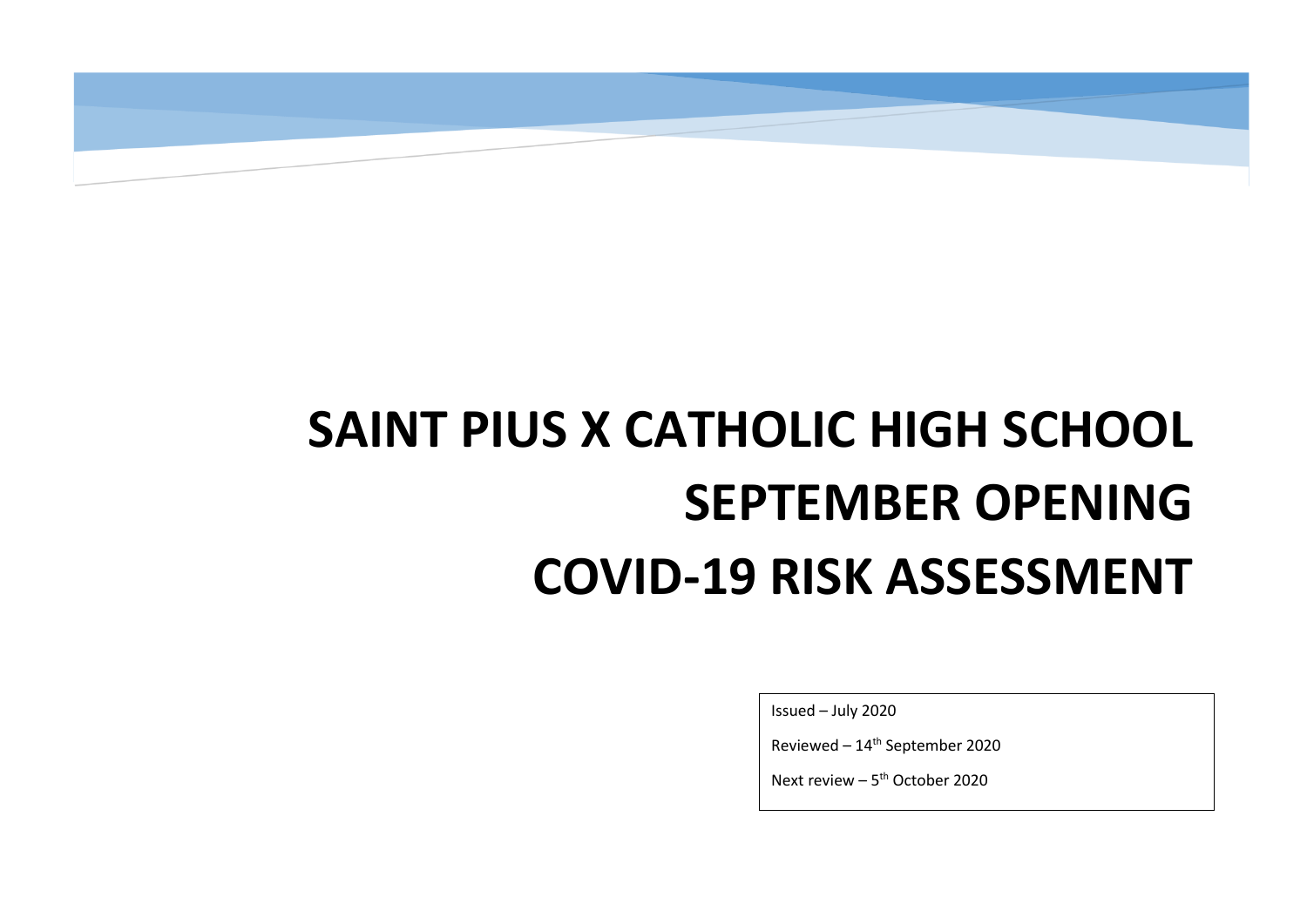The measures listed are based on current (as at  $10<sup>th</sup>$  September 2020) government guidance:

## > [Guidance for full opening: schools](https://www.gov.uk/government/publications/actions-for-schools-during-the-coronavirus-outbreak/guidance-for-full-opening-schools)

Key points from the guidance:

The prevalence of COVID-19 has decreased, the NHS Test and Trace system is up and running and it is clear what measures need to be in place to create safer environments within schools.

The Office of National Statistics analysis on COVID-19 related deaths linked to occupations suggests that staff in educational settings tend not to be at any greater risk than many other occupations. There is no evidence that children transmit the disease any more than adults. The risk to children themselves of becoming severely ill from COVID-19 is very low.

Separating groups and maintaining social distancing are not 'all-or-nothing' options and will still bring benefits if implemented partially. All teachers and other staff can operate across different classes and year groups to facilitate the delivery of the school timetable. This is particularly important for secondary schools. Where staff do move they should try to keep their distance from students and other staff as much as they can, ideally 2m from other adults. In particular they should avoid close face to face contact and minimise time spent within 1m. Where students need close contact care their support should be provided as normal.

All schools are encouraged to return to their usual uniform policies in the autumn term. Uniforms do not need to be cleaned any more often than usual or need different cleaning methods.

Contact sports should not take place. Outdoor sports should be prioritised and large indoor spaces used where it is not, maximising distancing between students and paying scrupulous attention to cleaning and hygiene. This is particularly important in a sports setting because of the way in which people breathe during exercise. Activities such as active miles, making break times and lessons active and encouraging active travel help enable students to be physically active while encouraging physical distancing. For state-funded schools, routine Ofsted inspections will remain suspended for the autumn term. However, during the autumn term, inspectors will visit a sample of schools to discuss how they are managing the return to education of all their students.

## **Guidance on quarantine periods for library materials**

Please note guidance from the COVID-19 Guidance Cell of Public Health England's National Infection Service, as advised to CILIP and DCMS:

- The risk from books covered in a plastic cover handled by someone who is a possible COVID-19 case is negligible after 72 hours.
- The risk from books with a cardboard/paper cover is negligible after 24 hours.

All students in all year groups are now in school full-time. All staff are in school. Risk assessments are in place for those who are clinically extremely vulnerable or clinically vulnerable or living with people in those categories.

The number of contacts that a student has during the school day has been minimised through year group 'bubbles'.

Fire, first aid and emergency procedures have been reviewed to make sure they can still be followed with limited staff and changes to how the school space is being used.

The following have been consulted on this document

- Unions NEU, NASUWT, GMB
- The Governing Body of Saint Pius X Catholic High School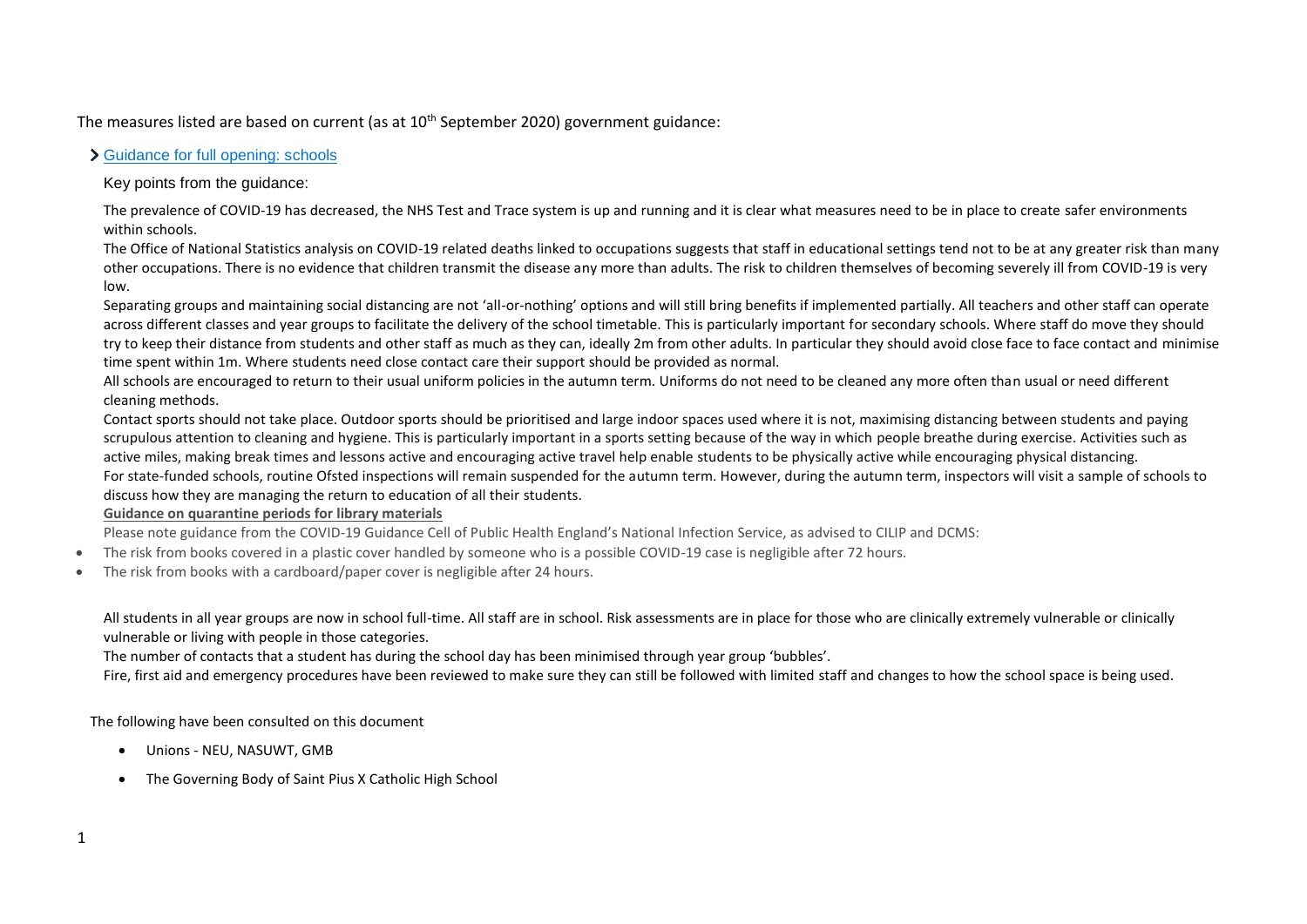| <b>HAZARD</b> | <b>CONTROLS TO BE PUT IN PLACE</b>                                                                                                | <b>PERSON</b><br><b>RESPONSIBLE</b> | <b>ACTIONS</b>   |
|---------------|-----------------------------------------------------------------------------------------------------------------------------------|-------------------------------------|------------------|
| HAZARD 1      | Remind everyone of the symptoms to be aware of through information on the website, social media and posters around                | SMI/LT                              | Information for  |
| Contact with  | school.                                                                                                                           |                                     | website/social   |
| someone       | Anyone experiencing coronavirus symptoms themselves or living with someone experiencing symptoms will be told not to              | All staff                           | media on         |
| suffering     | come into school and to follow current guidance. Advice will be placed on the website and on posters around school                |                                     | symptoms and     |
| from          | premises. Regular verbal reminders will also be given to students.                                                                |                                     | testing.         |
| coronavirus   | If a symptomatic person comes into school, they will be sent home immediately or isolated in the music practice room until        |                                     | Posters.         |
|               | able to be picked up. 999 will be called if they are seriously ill or injured or their life is at risk.                           |                                     | Text message.    |
|               | Anyone supervising a symptomatic student (or member of staff if required) will:                                                   |                                     | Rota for working |
|               | • maintain a distance of 2m                                                                                                       |                                     | in music office. |
|               | • wear a fluid-resistant surgical mask                                                                                            |                                     | Supply of masks, |
|               | • if contact is necessary, wear disposable gloves and a disposable apron                                                          |                                     | gloves, goggles. |
|               | • if there's a risk of splashing to the eyes, such as from coughing, spitting or vomiting, wear eye protection                    |                                     |                  |
|               | Supervising staff will wash their hands thoroughly for 20 seconds after the student has been picked up.                           |                                     |                  |
|               | A deep clean will take place in the areas that the symptomatic person has been in, and PPE will be disposed of properly,          |                                     |                  |
|               | following decontamination guidance.                                                                                               | GRA/TAY                             | Leaflets with    |
|               | If there are home testing kits available in school, these will be given to parents/carers collecting symptomatic children, and    |                                     | information re   |
|               | to staff who've developed symptoms at school, if providing one will increase the likelihood of them getting tested.               |                                     | testing.         |
|               | General first aid will continue to be dealt with in the Medical Room. A minimum of two first aiders will be on site at all times. |                                     |                  |
|               | Anyone self-isolating with symptoms will be required to access testing.                                                           |                                     |                  |
|               | If a student or member of staff tests positive for coronavirus, students and staff will be sent home as per the most current      |                                     |                  |
|               | guidance from the DfE or PHE.                                                                                                     | SMI/GRA                             |                  |
|               | To help with this, records will be kept of the students and staff in each group and where students are sitting.                   |                                     |                  |
|               | Staff will be told to avoid:                                                                                                      |                                     |                  |
|               | • Direct close contact i.e. face-to-face contact with an infected person for any length of time, within 1 metre, including:       |                                     |                  |
|               | being coughed on,<br>$\circ$                                                                                                      |                                     |                  |
|               | a face-to-face conversation, or<br>$\circ$                                                                                        |                                     |                  |
|               | unprotected physical contact (skin-to-skin)<br>$\circ$                                                                            |                                     |                  |
|               | • Proximity contacts – extended close contact (within 1 to 2 metres for more than 15 minutes) with an infected person             |                                     |                  |
|               | • Travelling in a small car with an infected person                                                                               |                                     |                  |
|               | If there are 2 or more confirmed cases within 14 days, or an overall rise in sickness absence where coronavirus is suspected,     |                                     |                  |
|               | the school will work with the local health protection team to decide if additional action is needed. Any advice given by the      |                                     |                  |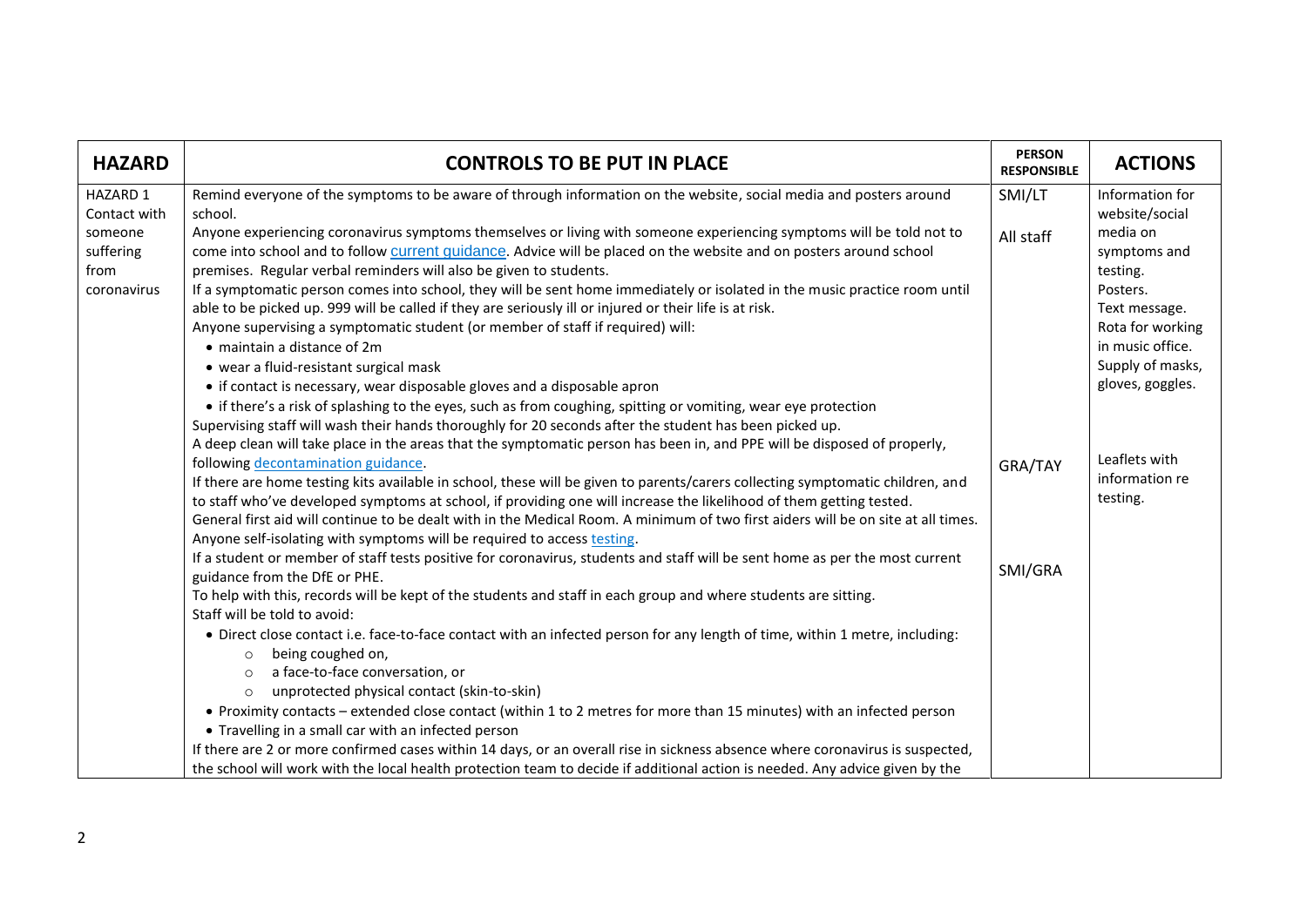|                                                                                                    | team will be followed. If other cases are detected at school, the local health protection team from Public Health England will<br>be informed to advise on appropriate action, such as asking more people to self-isolate.<br>If a test gives a negative result the student or member of staff may return to school.                                                                                                                                                                                                                                                                                                                                                                                                                                                                                                                                                                                                                                                                                             |                                     |                                                                                                                    |
|----------------------------------------------------------------------------------------------------|------------------------------------------------------------------------------------------------------------------------------------------------------------------------------------------------------------------------------------------------------------------------------------------------------------------------------------------------------------------------------------------------------------------------------------------------------------------------------------------------------------------------------------------------------------------------------------------------------------------------------------------------------------------------------------------------------------------------------------------------------------------------------------------------------------------------------------------------------------------------------------------------------------------------------------------------------------------------------------------------------------------|-------------------------------------|--------------------------------------------------------------------------------------------------------------------|
| <b>HAZARD 2</b><br>Contact with<br>coronavirus<br>when getting<br>to and from<br>school            | Staff/students will be reminded of the guidance re walking or cycling to school where possible. For anyone who needs to<br>take public transport, they'll be referred to government guidance.<br>If home to school transport is running, risk assessments will be requested from the providers to ensure transport is adhering<br>to government guidance.<br>Students arriving at/leaving school will be allocated particular entrances/exits which will be supervised by staff to remind<br>about social distancing.<br>Students and their parents/carers will be reminded of the need to wear face coverings on school and public transport.<br>Anyone wearing non-disposable face coverings when arriving to school will be expected to bring a plastic bag (with their<br>name on) to keep these in during the school day. Disposable masks must be removed before entering school and placed in a<br>biohazard bag on arrival. Students will be reminded to wash their hands after disposing of their mask. | DIX/YAT                             | Notices at<br>entrances/exits.<br>Risk assessment<br>from bus<br>company.<br>Staff duty rota.<br>Staff on bus duty |
| HAZARD 3<br>Spreading<br>infection due<br>to touch,<br>sneezes and<br>coughs                       | Everyone in school will:<br>• clean their hands on arrival, before and after eating, after sneezing or coughing and on leaving the premises either by<br>washing their hands with soap and water for 20 seconds and drying thoroughly using NHS guidelines, or using alcohol-<br>based hand sanitiser to cover all parts of their hands. Paper towels will be provided and hand dryers put out of use.<br>• use a tissue or elbow to catch coughs or sneezes, and be reminded not to touch their mouth, eyes and nose by posters<br>around school.<br>Supplies of soap, hand sanitiser and disposable paper towels and tissues will be topped up regularly and monitored to<br>ensure adequate supplies.<br>Biohazard bags will be provided in classrooms and other areas of school for the disposal of tissues and wipes and sealed and<br>disposed of at the end of each day.                                                                                                                                  | SMI/All staff<br>GRA/TAY<br>GRA/TAY | Staff rota<br>Checklist                                                                                            |
| <b>HAZARD 4</b><br>Spreading<br>infection<br>through<br>contact with<br>coronavirus<br>on surfaces | Cleaning staff will clean frequently touched surfaces using standard cleaning products (e.g. disinfectant and detergent), each<br>day for example:<br>• classroom desks, tables and other furniture<br>• door and window handles<br>· light switches<br>• reception desks<br>• telephones (staff will be reminded to wipe phones before use).<br>To aid the maintenance of clean areas staff must keep all teaching items in a box and place in a designated spot in the room.<br>Staff are asked to bring in their own laptops to use to avoid using computers others may have also used. However, if this is                                                                                                                                                                                                                                                                                                                                                                                                   | GRA/TAY<br>All staff                | Checklist for daily<br>monitoring of<br>cleaning.                                                                  |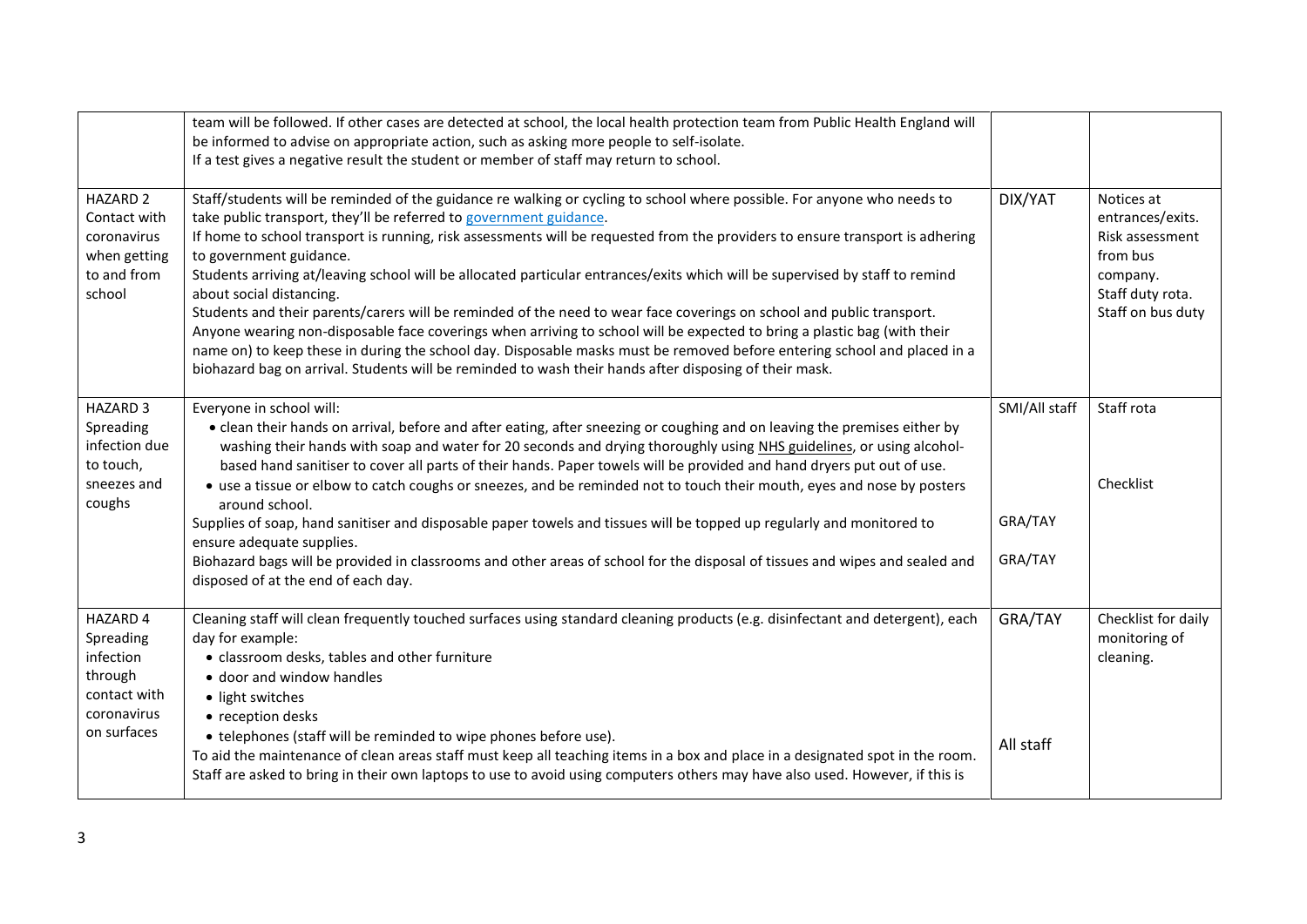|                                                                                                   | not possible for some reason staff must wipe the keyboard and mouse of any computer they use before and after use with<br>the provided wipes.<br>Classrooms, corridors, toilets and other areas of the school that are used by students will be cleaned thoroughly at the end<br>of the day. Toilets will also be checked and cleaned every two hours.<br>Shared rooms, such as halls and dining areas, will be cleaned after use.<br>School cleaning supplies (e.g. hand sanitiser) will be topped up regularly and monitored to ensure adequate supplies.<br>Areas of the school not in use will be shut off to make cleaning more manageable. Fingerprint scanners in the dining room<br>will be out of use.<br>Teachers, DSAs and TAs will wash/sanitise their hands and surfaces before and after handling students' books.<br>The changing space in the PE areas has been assessed to be suitable to enable students to change at the start and end of<br>lessons.<br>The number of shared resources such as PE and technology equipment will be limited as much as possible and cleaned<br>between different users. | GRA/TAY<br><b>TAY</b><br>GRA/TAY<br>PE staff<br>Technology<br>staff<br>Other staff |                                                           |
|---------------------------------------------------------------------------------------------------|----------------------------------------------------------------------------------------------------------------------------------------------------------------------------------------------------------------------------------------------------------------------------------------------------------------------------------------------------------------------------------------------------------------------------------------------------------------------------------------------------------------------------------------------------------------------------------------------------------------------------------------------------------------------------------------------------------------------------------------------------------------------------------------------------------------------------------------------------------------------------------------------------------------------------------------------------------------------------------------------------------------------------------------------------------------------------------------------------------------------------|------------------------------------------------------------------------------------|-----------------------------------------------------------|
| <b>HAZARD 5</b><br>Spreading<br>infection due<br>to excessive<br>contact and<br>mixing<br>between | Staff must use their fob to sign in.<br>The importance of following the new 'rules' will be stressed to students and parents/carers. Any behaviour issues specifically<br>related to potential spreading of infection e.g. deliberate coughing at another person, or students pretending to have<br>symptoms, will be dealt with under the extreme level of the behaviour sanctions ladder. Students will be reminded verbally<br>about the rules on social distancing throughout the day. Students and staff may choose to wear face coverings in shared<br>communal areas.<br>Students will be taught in year group 'bubbles' in the following areas of school.                                                                                                                                                                                                                                                                                                                                                                                                                                                          | <b>LT</b><br>All staff                                                             | Information to<br>parents.<br>Powerpoint for<br>students. |
| students and<br>staff in<br>classrooms<br>and other<br>areas                                      | Y7 - Sarto, Y8/9 - R corridor and G classrooms, Y10 - C corridor, Y11 - science corridor. Students can move within these<br>areas to change groups but will only move out of these area to be taught in PE and technology (including art). Rooms will be<br>accessed directly from outside through pre-determined entrances having walked around outside the school building.<br>Students will be informed in advance of which entrance to use in order to enter and leave the building. These will be<br>supervised by staff to ensure students adhere to social distancing as much as possible. Movement around the school site will<br>be kept to a minimum.<br>Hand sanitiser will be available in the classroom but students will be asked to supply their own where possible. Students will<br>sit in a seating plan each lesson. Wipes will be available on teachers' desks. Tissues will be available but staff and students<br>will also be encouraged to provide their own supply.                                                                                                                               | GRA/TAY                                                                            | Staff rota.                                               |
|                                                                                                   | Teachers will move to classrooms where students are based except for PE and technology when students will be allowed to<br>move to those areas.                                                                                                                                                                                                                                                                                                                                                                                                                                                                                                                                                                                                                                                                                                                                                                                                                                                                                                                                                                            | SMI/YAT                                                                            | Staff duty rota.                                          |
|                                                                                                   | Student toilets will be designated for each group of students. Toilet areas will be monitored by a member of staff as part of a<br>rota to ensure social distancing.<br>Students with packed lunches will eat in the main hall on a rota. Students will be allowed in the dining room on a rota. The<br>pod will not be available. Each area will be supervised by staff. Staff will eat in the same areas. Each area will be cleaned                                                                                                                                                                                                                                                                                                                                                                                                                                                                                                                                                                                                                                                                                      | All staff                                                                          | Urn in library.<br>Toilet sign.                           |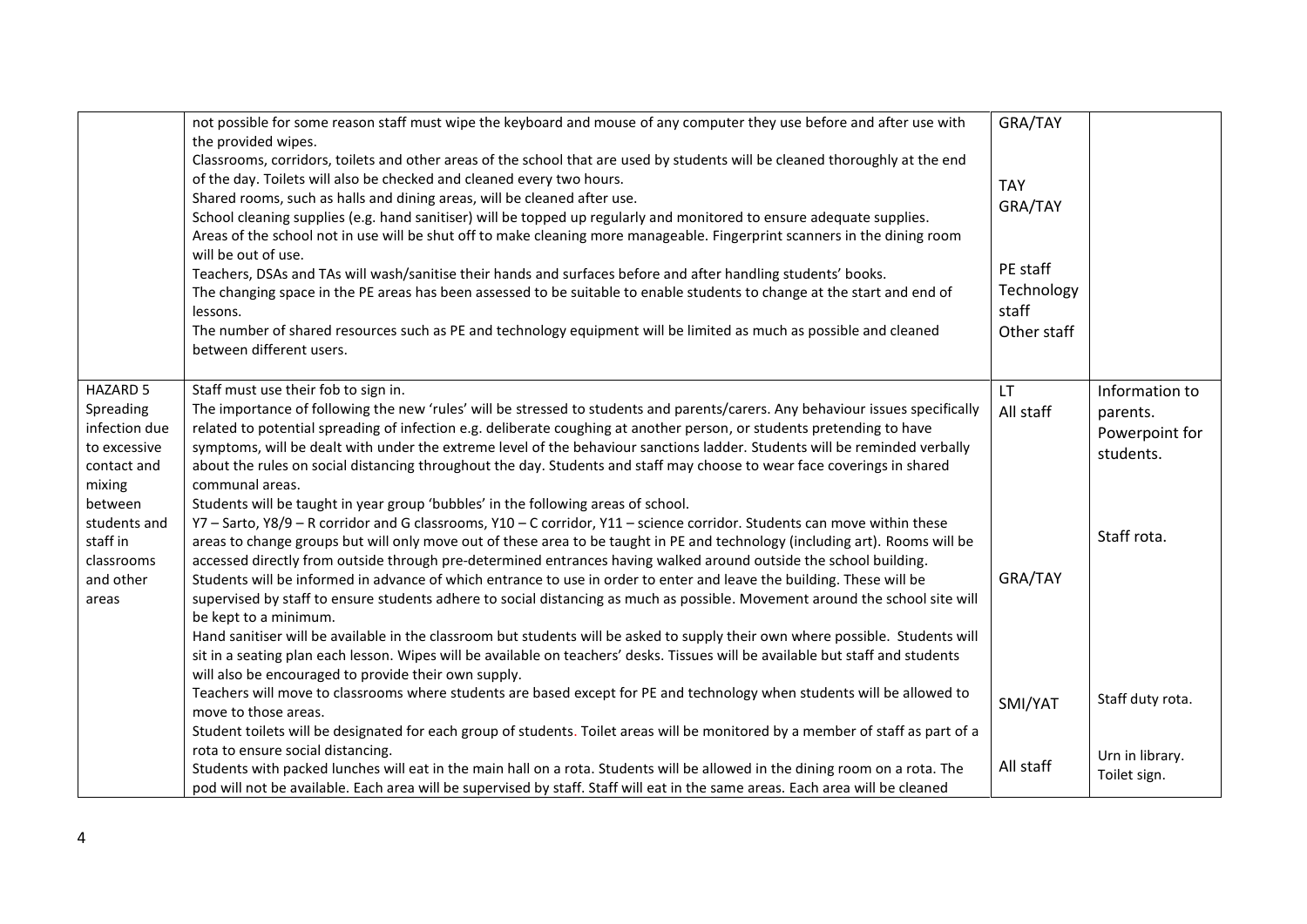|                                                                                                       | after use. Year groups will have break and lunch times staggered to avoid too many students being in one place at the same<br>time.<br>The staffroom will be restricted to no more than 12 staff at any time. The library will be available as an additional space for<br>staff to have a break. An urn will be set up so staff can make hot drinks. Staff are asked to provide their own mugs and to<br>ensure they are cleaned after use.<br>Staff toilets can be limited to one person at any time through the external door being locked.<br>Information regarding spaces where staff can work during PPA/LM time has been provided.<br>Staff briefings will be via email. |                                            |                                           |
|-------------------------------------------------------------------------------------------------------|--------------------------------------------------------------------------------------------------------------------------------------------------------------------------------------------------------------------------------------------------------------------------------------------------------------------------------------------------------------------------------------------------------------------------------------------------------------------------------------------------------------------------------------------------------------------------------------------------------------------------------------------------------------------------------|--------------------------------------------|-------------------------------------------|
| <b>HAZARD 6</b><br>Spreading<br>infection due<br>to the school<br>environment                         | Checks to the premises will continue to be done as usual to make sure the school continues to be up to health and safety<br>standards.<br>Areas in use will be well ventilated by opening windows. Doors will be propped open, where fire safety and safeguarding<br>wouldn't be compromised, and where teaching is not impacted by noise from other classes. If classroom doors are closed<br>then windows must be kept open. Air conditioning units must not be used.<br>Water fountains will be unavailable. Students and staff will be told to bring their own supply of water.<br>Chartwells Catering Company's risk assessment is held in school.                        | GRA/TAY<br>SMI/LT<br>GRA/TAY<br><b>GRA</b> |                                           |
| <b>HAZARD 7</b><br>Spreading<br>infection due<br>to excessive<br>contact and<br>mixing in<br>meetings | Where possible, all meetings will be conducted by telephone or using video conferencing. Where this isn't possible, essential<br>meetings will be conducted outside, or in a room large enough to allow for social distancing.<br>Any visitors will be asked to maintain 2m distances from each other and from students and staff.                                                                                                                                                                                                                                                                                                                                             | GRA/LT                                     |                                           |
| <b>HAZARD 8</b><br>Individuals<br>vulnerable to<br>serious<br>infection<br>coming into<br>school      | The school will continue to follow any shielding guidance in place to decide who should come into school.<br>Staff who are clinically vulnerable or clinically extremely vulnerable and coming into school will be placed in the safest<br>possible on-site roles where it's possible to maintain social distancing. Individual risk assessments will be in place where<br>necessary.                                                                                                                                                                                                                                                                                          | SMI/GRA                                    | List of who is<br>unavailable and<br>why. |
| HAZARD 9<br>Curriculum<br>disruption                                                                  | The curriculum will continue as closely as possible to 'normal'. Only the specialist areas of PE and technology/art will be used<br>outside of the classroom bases.<br>Assemblies will not take place in the hall as it is required for breaks and lunchtimes.<br>All classrooms will have desks positioned so students face forwards and side by side. Teachers will typically teach from the<br>front maintaining a distance of 2m where practicable.                                                                                                                                                                                                                        | SMI/LT                                     |                                           |